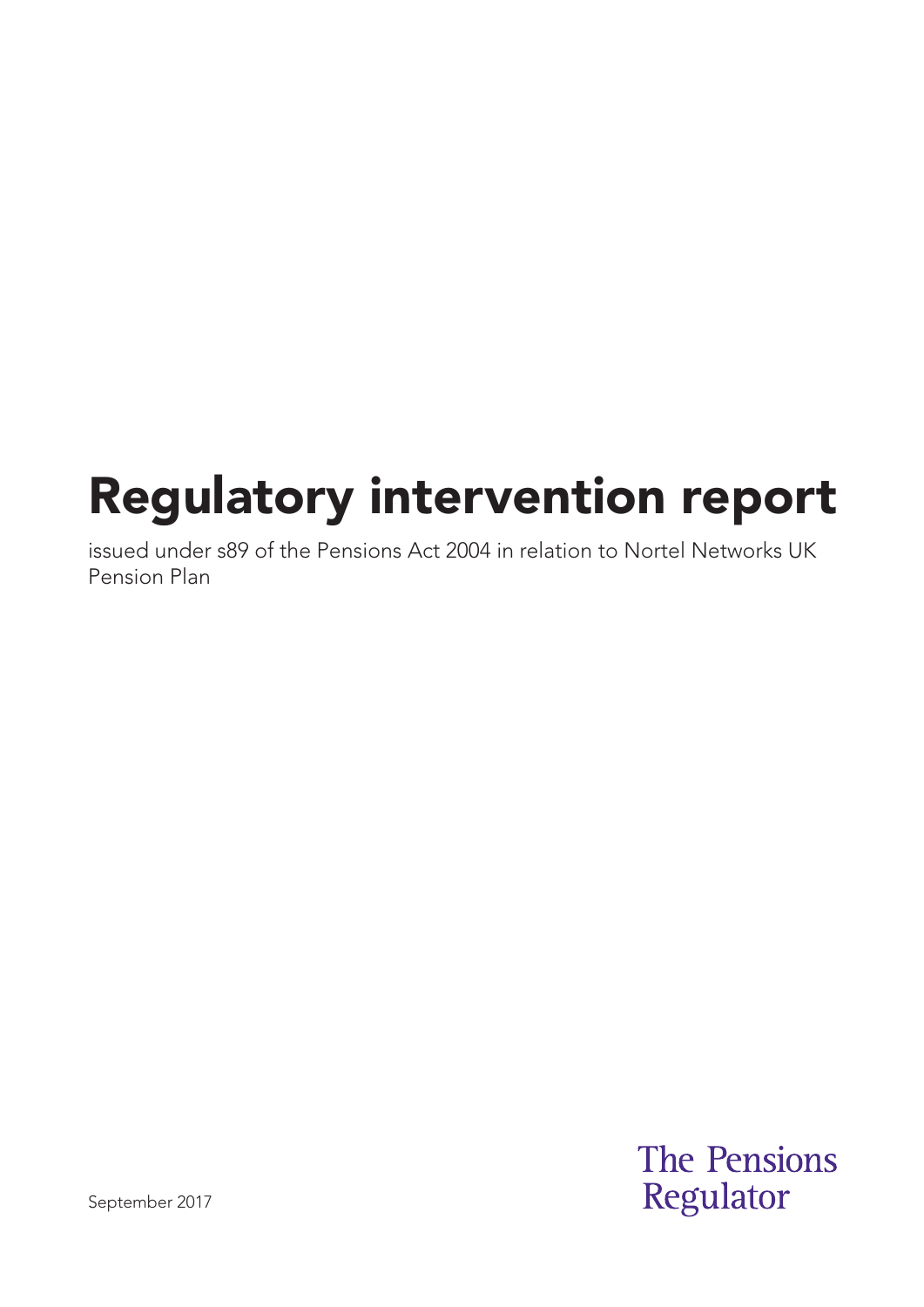### Background

Nortel was a large telecommunications and data networking manufacturing group, operating mainly in Canada, the US, and the Europe, Middle East and Africa (EMEA) region. The hub of Nortel's operations in EMEA was Nortel Networks (UK) Limited (NNUK), the principal employer of the Nortel Networks UK Pension Plan (the Plan).

In January 2009, following a period of difficult trading conditions, the group's main worldwide operating companies entered insolvency proceedings in their local jurisdictions. This included NNUK, which remains in administration.

From 2009 to 2011, the group's major business lines were sold and its intellectual property portfolio was auctioned, raising around US \$7.3 billion. Until recently, this has remained in an escrow account (known as the lockbox) while multi-party negotiations, litigation and mediation attempts have taken place over several years in an effort to agree how to share the proceeds across the group. These attempts to reach agreement have finally resulted in a global settlement, which should result in a series of payments to the Plan totalling over £1 billion.

The Plan has approximately 31,000 members, and on NNUK's insolvency the cost of securing members' benefits in full was estimated to be £2.1 billion. This made it one of the largest creditors in the global Nortel group. The Plan has been in an assessment period with the Pension Protection Fund (PPF) since January 2009.



### Illustrated summary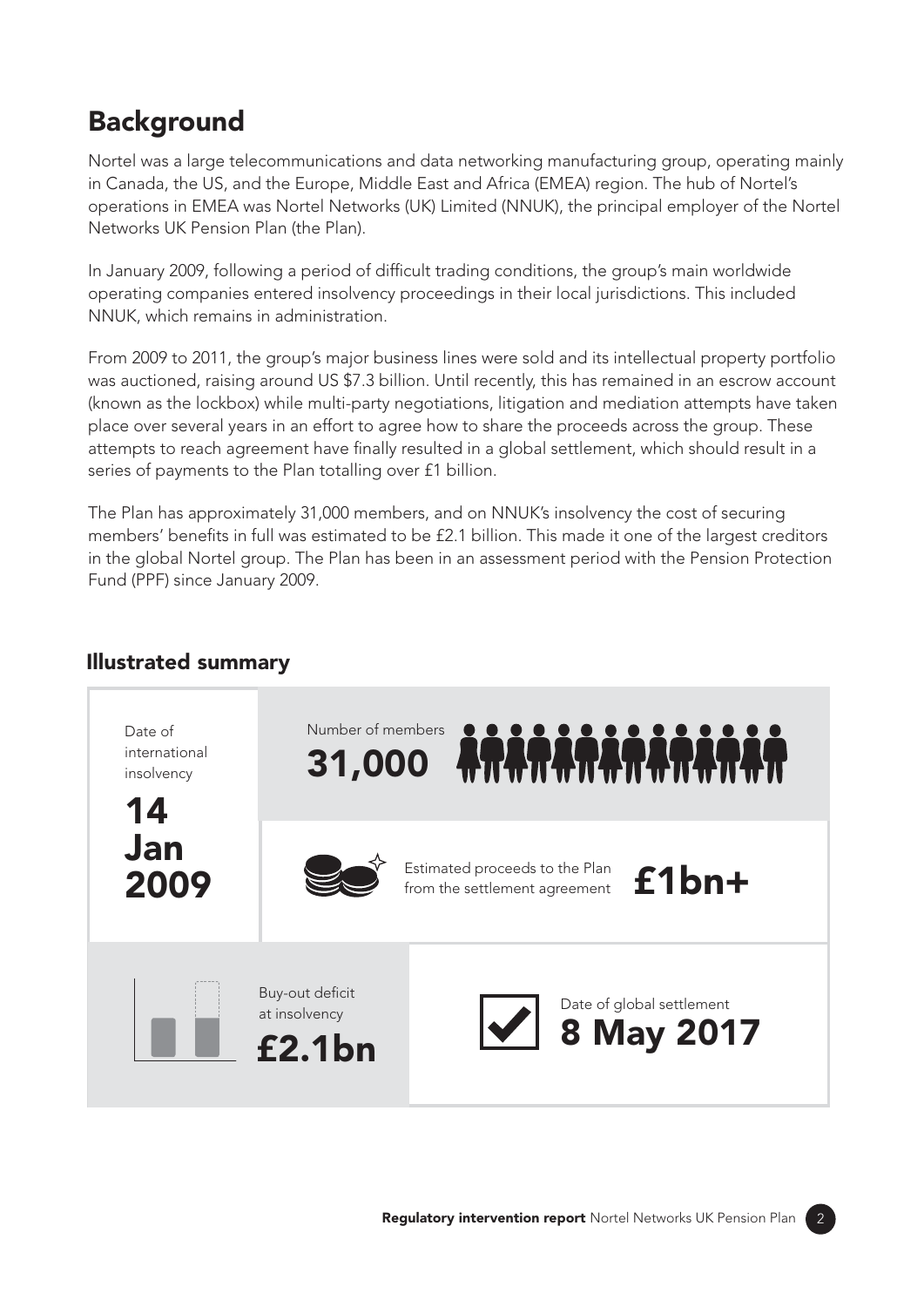### Regulatory action

Following NNUK's insolvency, we began an investigation to determine whether there were grounds to issue Financial Support Directions (FSDs) requiring other Nortel group companies to provide financial support for the Plan.<sup>1</sup> After an intensive investigation, we issued Warning Notices to various group entities in January 2010 and a hearing in front of The Pensions Regulator's Determinations Panel (the Panel) took place in June 2010.

The Panel decided that FSDs should be issued to the parent company of the Nortel group in Canada, and to various operating companies in the US and the EMEA region. The Panel took into account the fact that the group was highly integrated, and operated on the basis of business lines rather than by reference to individual legal entities. The Panel also found that NNUK had played a key role running Nortel's activities in EMEA. This benefited the whole Nortel Group thanks to NNUK providing much of the infrastructure and management functions necessary for EMEA's operations. NNUK was also one of the group's principle research and development centres, and had made significant intercompany loans to other group companies.2

The EMEA companies referred the Panel's decision to issue FSDs against them to the Upper Tribunal. The FSD proceedings were then adjourned while other matters were being resolved, both in the UK and in North America.

In the UK, the administrators of the companies in EMEA and the administrators of certain companies in the Lehman Brothers group<sup>3</sup> launched a joint court action in November 2010, seeking confirmation of the legal status of an FSD when issued against an insolvent company. The case was eventually heard by the UK Supreme Court. In July 2013, it ruled that an FSD is effective against insolvent companies, and that liabilities under it rank as provable debts, $4$  a welcome decision which removed considerable uncertainty in the pensions and insolvency industries at the time.

In the US, a court had ruled that UK regulatory action against the group's US respondent companies would breach the creditor protection provisions of Chapter 11. However, the trustee subsequently made claims against the US companies based on what might have been recovered by the Plan under regulatory action. As a result of this, the US group companies that the Panel had decided should provide financial support to the Plan agreed to pay \$37.5 million to the trustee.

1 As prescribed by Section 43 of the Pensions Act 2004.

#### $\overline{2}$

The Panel's reasoning can be viewed at [www.](http://www.tpr.gov.uk/nortel-notice) [tpr.gov.uk/nortel-notice](http://www.tpr.gov.uk/nortel-notice).

#### 3

TPR was also pursuing FSDs on behalf of the Lehman Brothers Pension Scheme at the time following the insolvency of that scheme's sponsoring employer.

#### 4

For further information please see the 'Nortel Lehman' Supreme Court Judgment, dated 24 July 2013, at <http://bit.ly/SCJudg>.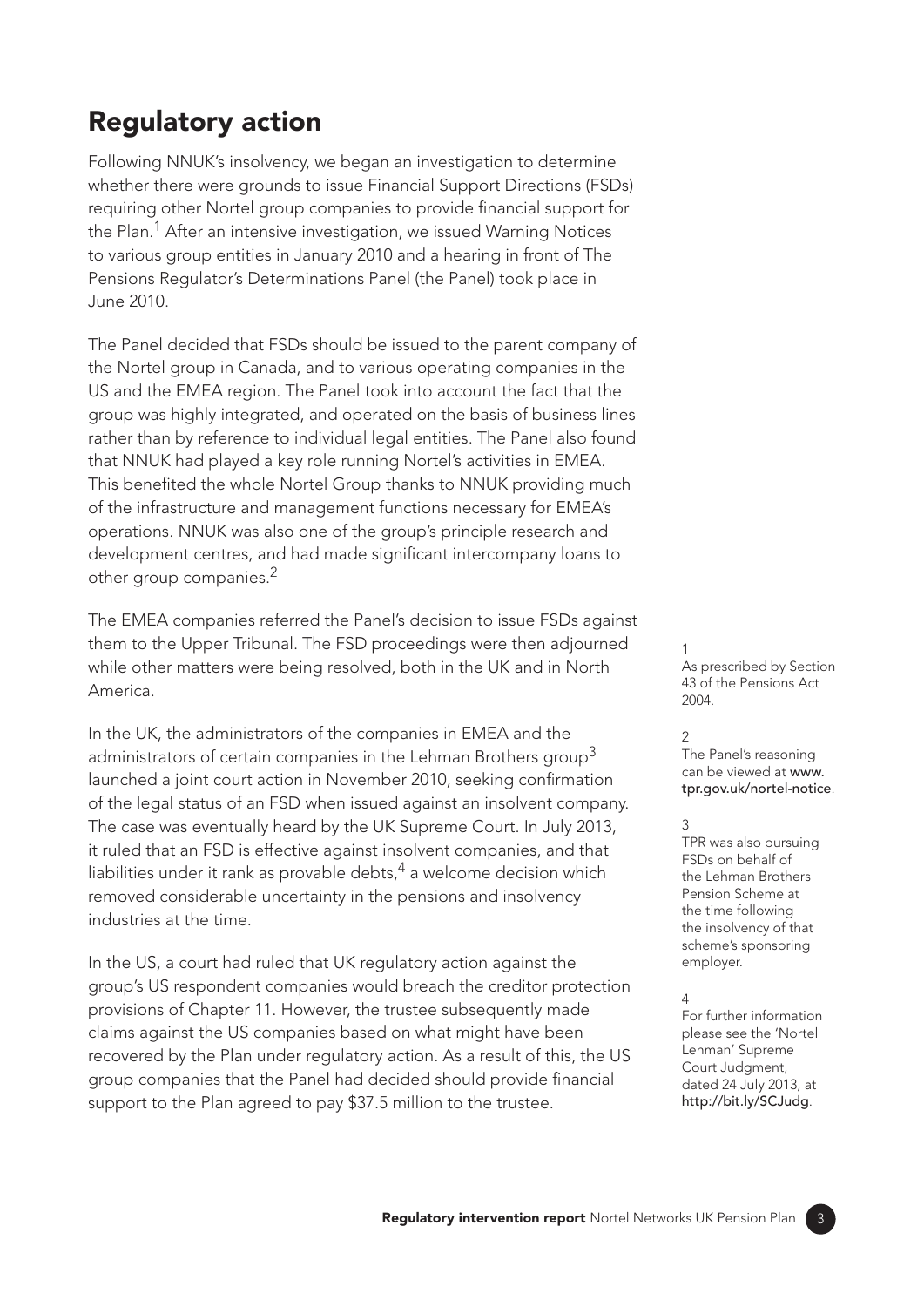In Canada, the claims brought in the UK were also held by the Canadian court to be in breach of the creditor protection provisions in the Canadian bankruptcy proceedings. Nevertheless, the court decided that the Plan's trustee and the PPF could pursue a claim for the support they would have been able to establish under the UK regulatory action.

The trustee and the PPF ultimately pursued a number of claims in the Canadian insolvency court in 2014. While the court did not agree with the arguments submitted by the trustee based on the FSD case, it did allow a claim in respect of a guarantee provided by one of the group's Canadian respondent companies to the Plan.

There were also coordinated court proceedings in the US and Canada in 2014 to determine the allocation of the proceeds held in the lockbox account.

In May 2015, the judges of the respective courts in the US and Canada jointly concluded that the money in the lockbox should, in principle, be allocated between the individual companies in the Nortel Group pro rata to their respective creditor claims. This meant that NNUK received a share of the lockbox proceeds that reflected its liabilities to the Plan. This had the effect of significantly improving the Plan's recoveries from NNUK's administration which was, in effect, consistent with the outcome sought in our 2010 Warning Notices. Certain parties in the US and Canada appealed these decisions, but these appeals were withdrawn as a condition of the global settlement agreement which became legally effective on 8 May 2017.

### The settlement

At the time of the global settlement we agreed to cease our antiavoidance action. We concluded, in conjunction with the Plan's trustee and the PPF, that the settlement agreement meant that it would not be reasonable to pursue FSDs against any entity in the group.

Our agreement to terminate our anti-avoidance action was subject to (i) the settlement agreement becoming legally effective and (ii) certain of the potential EMEA FSD respondent companies undergoing company voluntary arrangements (CVAs)<sup>5</sup> on a basis that would make certain concessions benefiting NNUK and, indirectly, the Plan.

5 A CVA is an insolvency process under Part 1 of the Insolvency Act 1986 by which a company can compromise or reschedule some or all of its unsecured debts. It is generally used to allow companies an opportunity to trade out of their financial difficulties.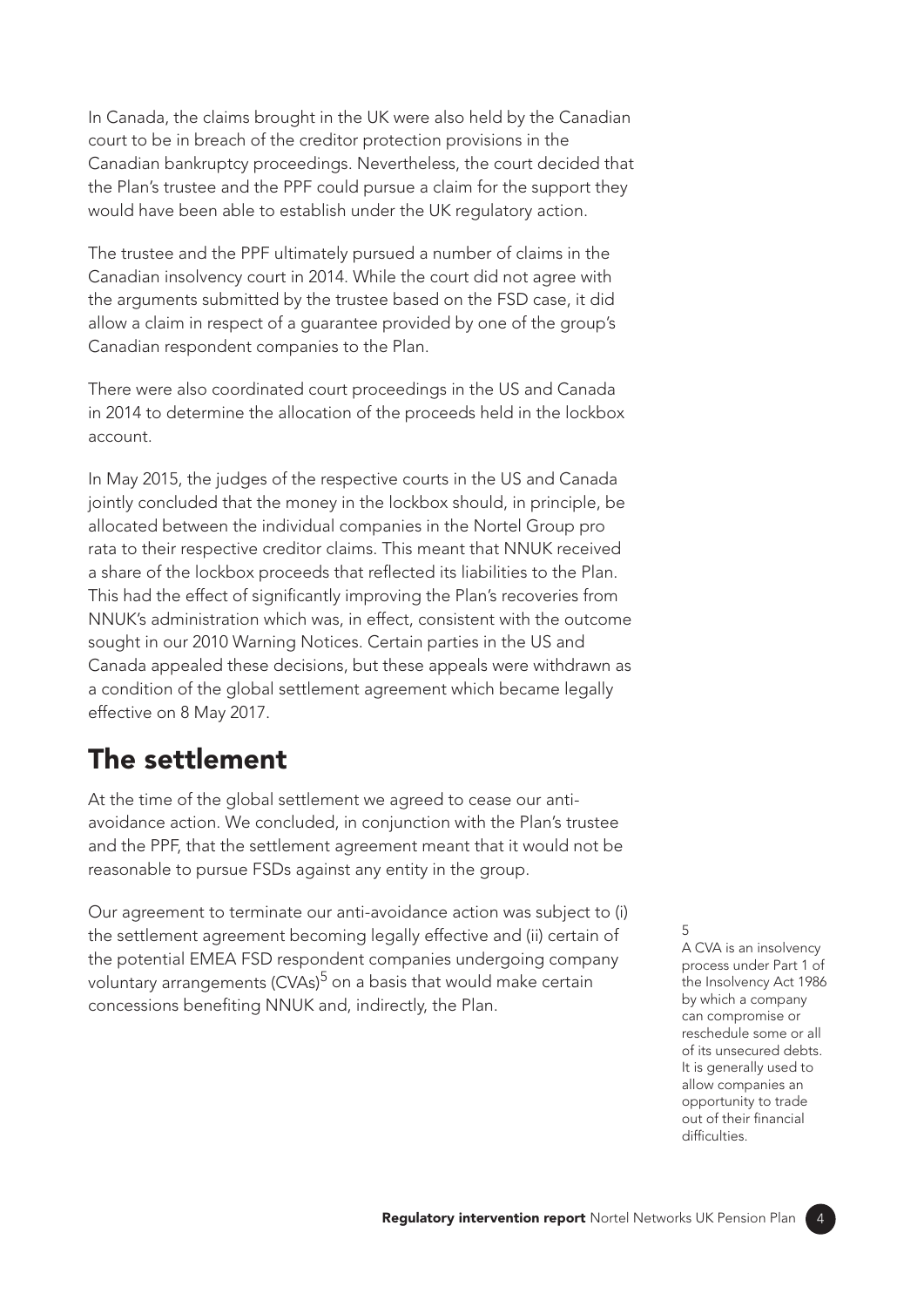A court judgment in May 2017 gave effect to the settlement agreement, and in mid-June the final CVAs were approved for the relevant EMEA respondents, so the two conditions set out above have now been met. The lockbox has now been opened and the Plan has received its first payment through NNUK. It is expected that once the EMEA CVAs are concluded, the final amounts due to these companies will be paid by the end of 2018.

Working closely with the Plan's trustee, the PPF and NNUK's administrators, we have taken part in four separate mediation processes in North America since 2010, which attempted to reach a consensual settlement of the allocation issue. Throughout these processes our focus was on securing a fair result for the Plan's members. We were supportive of mediation as this could potentially have brought about a quicker and less costly resolution than drawn-out litigation, which would erode the value of assets available to creditors through mounting administration fees and legal costs. The settlement agreement developed from the last of these processes, which started in October 2015.

### **Outcome**

We are pleased with the final outcome for the Plan and believe that the principle reached through the joint allocation judgments in May 2015 was equivalent to the result sought by our case team in 2010. The settlement puts an end to the lengthy delays that resulted from the complex and hugely expensive mediation and litigation processes in North America, and will finally end the period of distressing uncertainty for the Plan's members.

The trustee estimates that the Plan should receive aggregate payments in excess of £1 billion as a result of the settlement agreement. The trustee expects that the outcome for the Plan will enable members' benefits to be bought out at above PPF levels of benefits, but this is a complex task that will take several months to conclude. In the meantime, the Plan remains in PPF assessment and members will continue to receive their pensions in accordance with the PPF's rules.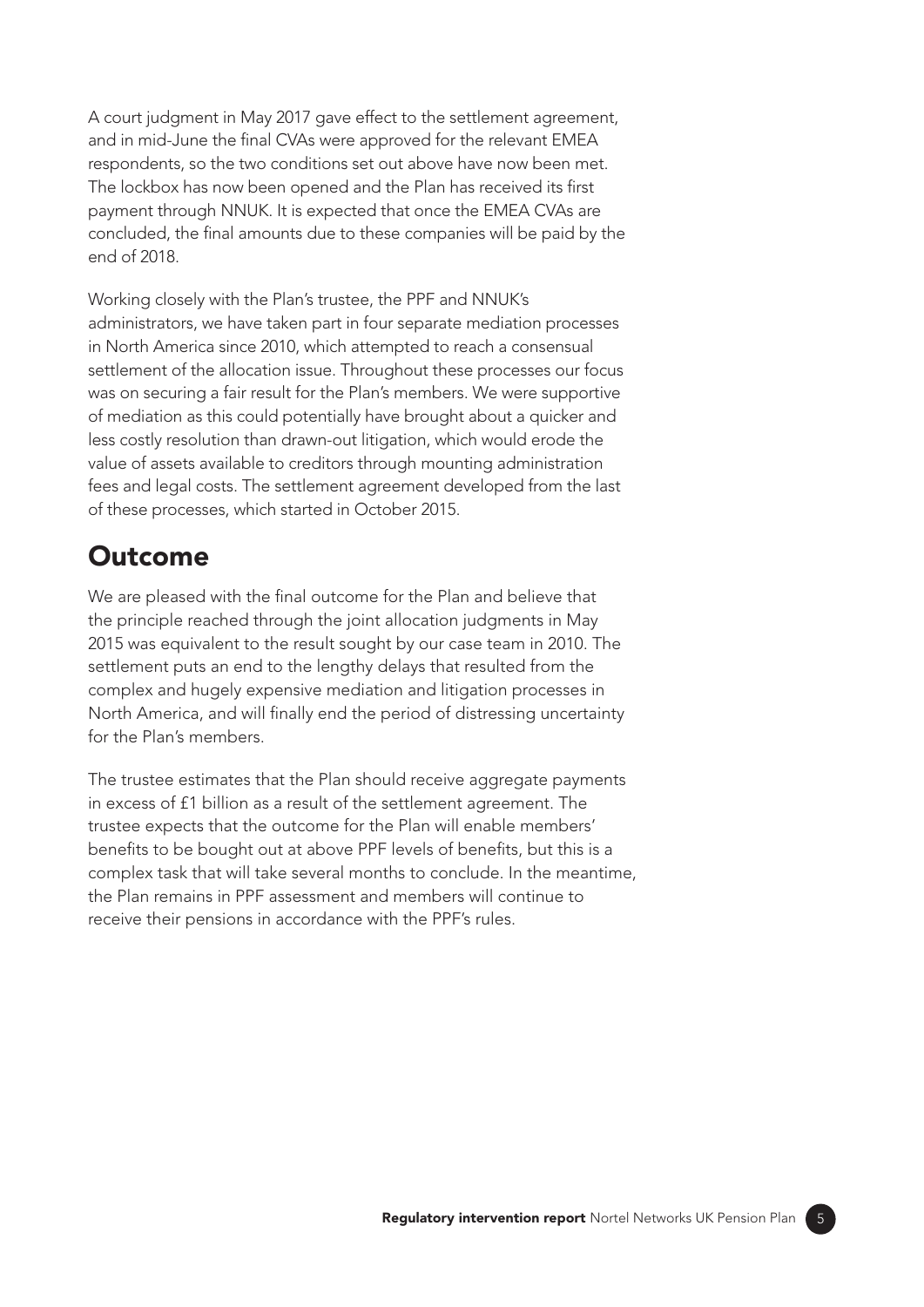This case has secured an important precedent that FSDs can be issued against insolvent companies, which could potentially benefit thousands of pension scheme members in years to come. We believe that the pursuit of the FSDs in all three jurisdictions was an influential factor in highlighting the impact of the Nortel group's collapse on the Plan's members and added weight to the Plan's claims in the worldwide insolvency process. The insolvency of the group resulted in unprecedentedly complex litigation, and we are pleased that our decision in 2010 to use our anti-avoidance powers has contributed to the good outcome for the Plan's members.

### Our approach

We are determined to help protect members of UK defined benefit pension schemes by using our anti-avoidance powers where appropriate, even where complex and lengthy proceedings conducted across multiple jurisdictions are involved. This case also shows our willingness to work with all parties in order to reach a positive, fair, negotiated outcome for pension scheme members.

We will continue to take a commercial and pragmatic view in pursuing the use of our powers, and remain committed to achieving a positive outcome for members.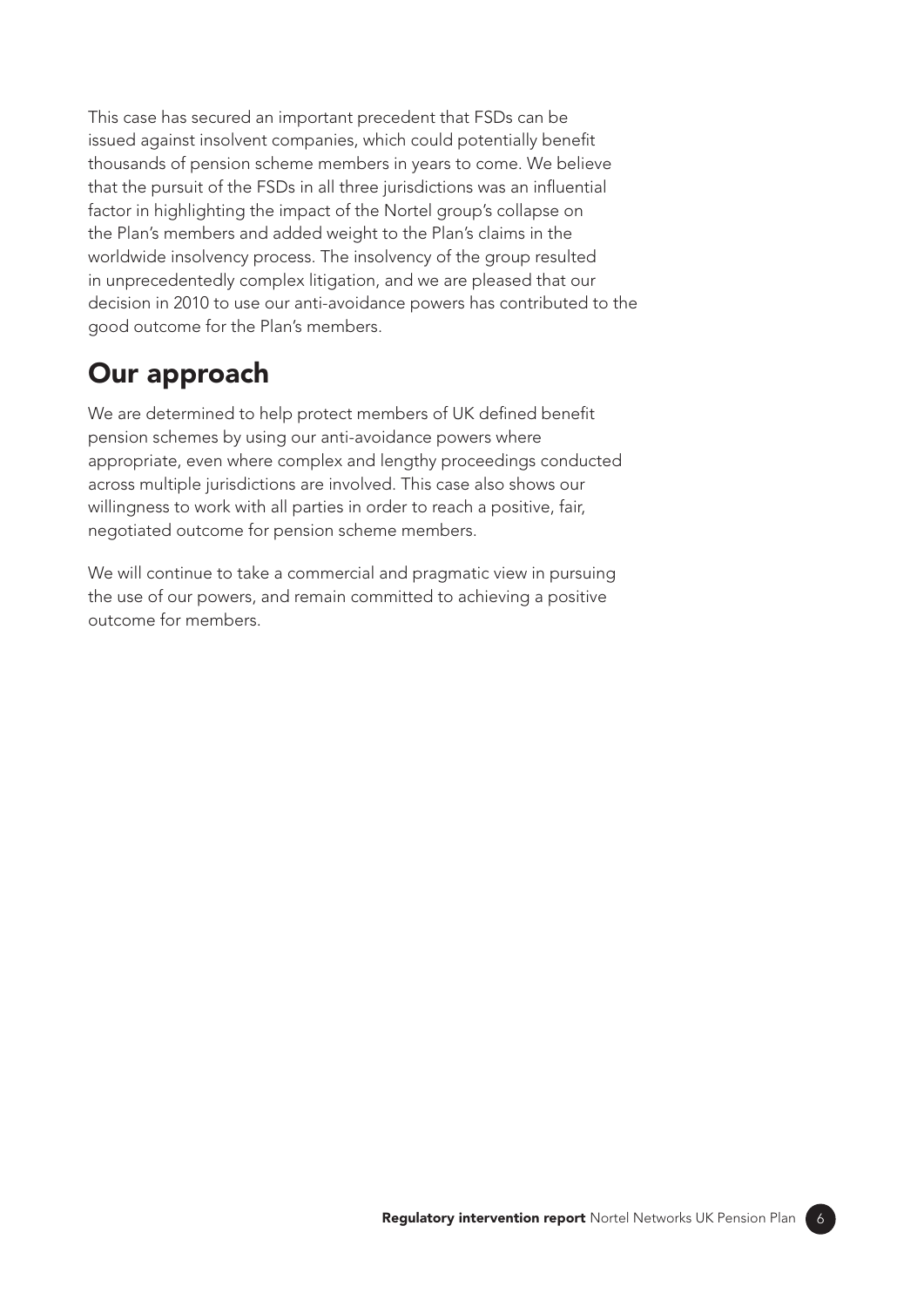## Timeline of events

| January 2009: Insolvency of Nortel group and NNUK, start of TPR's anti-avoidance investigation                                                                                                                                                                                                      |
|-----------------------------------------------------------------------------------------------------------------------------------------------------------------------------------------------------------------------------------------------------------------------------------------------------|
| January 2010: Warning Notices issued                                                                                                                                                                                                                                                                |
| June 2010: Determinations Panel hearing                                                                                                                                                                                                                                                             |
| July 2010: EMEA targets refer Determinations Panel decision to Upper Tribunal                                                                                                                                                                                                                       |
| November 2010: Joint application by administrators of NNUK and Lehman Brothers entities<br>to High Court re status of FSD in insolvency. Upper Tribunal referral stayed. High Court<br>judgment supported TPR's position but was appealed to the Court of Appeal. First mediation<br>process in US. |
| April 2011: Second mediation process in US                                                                                                                                                                                                                                                          |
| July 2011: FSD status challenge heard by Court of Appeal which agreed with TPR's position<br>but the judgment was then appealed to the Supreme Court                                                                                                                                                |
| January 2013: Third mediation process in Canada                                                                                                                                                                                                                                                     |
| July 2013: Supreme Court judgment re status of FSD confirming that an FSD should rank as a<br>provable debt in insolvency                                                                                                                                                                           |
| January-September 2014: Co-ordinated joint hearings in US and Canada re allocation claims                                                                                                                                                                                                           |
| May 2015: Judgments of joint hearings issued simultaneously by US and Canadian courts but<br>then appealed (or leave sought to appeal them)                                                                                                                                                         |
| October 2015: Fourth mediation process starts in US                                                                                                                                                                                                                                                 |
| April 2016: Hearings in US of appeals against joint allocation judgments. Global settlement<br>discussions continue                                                                                                                                                                                 |
| October 2016: Global Settlement Agreement paperwork signed by all parties. FSDs against<br>EMEA respondents permanently stayed before Upper Tribunal                                                                                                                                                |
| May 2017: Settlement agreement becomes legally effective                                                                                                                                                                                                                                            |
| June 2017: Final CVAs in respect of EMEA FSD respondents approved                                                                                                                                                                                                                                   |
| July 2017: First distribution received by the Plan                                                                                                                                                                                                                                                  |